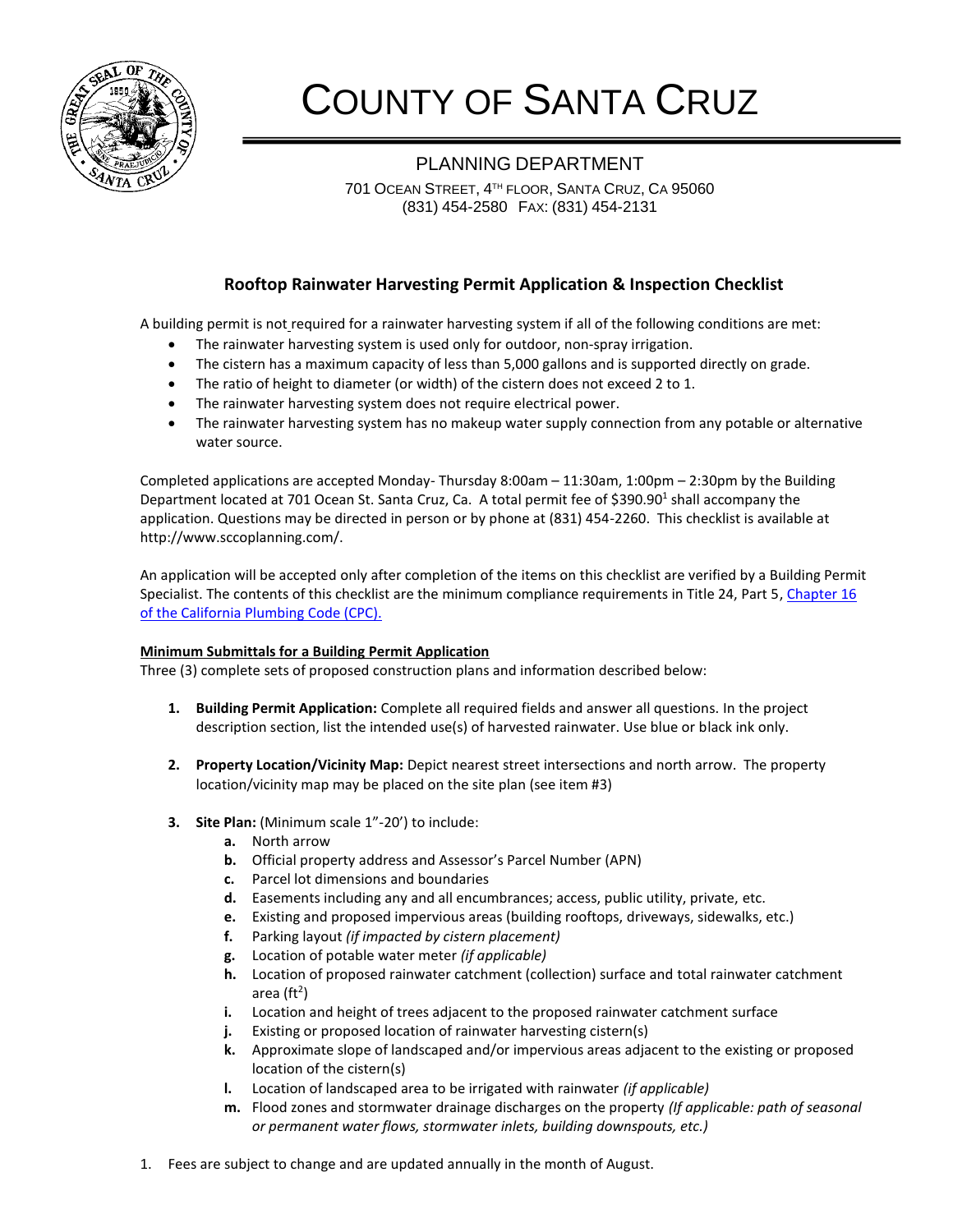- **4. Rainwater Harvesting Plan** (Minimum scale 1"-20') to include:
	- **a.** North arrow
	- **b.** Official property address and APN
	- **c.** List all intended uses of harvested rainwater (irrigation, toilet flushing, clothes washing, etc.)

#### **Conveyance & Filtration**

The design and size of rainwater conveyance system materials shall comply with Ch. 11 of the CPC. All materials shall be listed for the intended use.

- **d.** Location and direction of flow of rainwater harvesting conveyance (drainage) system to the cistern. Indicate the material type and size of gutters, downspouts, and conveyance piping to the cistern inlet.
- **e.** Location and type of required debris excluder and/or roof washer/first-flush device. Attach manufacturer's specifications.

#### **Cistern**

- **f.** Provide information about the total capacity (gallons) of cistern(s), height, and diameter or width dimensions. Attach cistern manufacturer's specifications.
- **g.** Location of cistern(s)
	- i. If the cistern is to be buried, submit additional construction plans described in section 7.
	- ii. If the cistern is above-ground (on grade), more than 5,000 gallons, or the ratio of height to diameter does exceed 2 to 1, submit additional construction plans described in section 7.
	- iii. If the cistern is above-ground (on grade), less than 5,000 gallons, and the ratio of height to diameter does not exceed 2 to 1, provide information about:
		- The material type and depth of foundation pad or platform that will accommodate the load of the cistern when full.
		- Screens (vegetative or structural) to shield the cistern from direct sunlight. Indicate height *(if applicable)*

#### **Cistern Plumbing Details**

All plumbing work must be done in accordance with the CPC. All plumbing materials must be listed. The plumbing system design must include:

- **h.** Locations of all plumbing equipment entering and existing the cistern(s), including:
	- Pipes for the cistern inlet, outlet, and overflow. Indicate pipe material and size. *(Note: The size of the overflow outlet must be equal to or greater than the aggregate size of all inlet pipes directing rainwater into the cistern).*
	- Location of valves and unions
	- Flow direction, location, material type, and size of rainwater pipes supplying non-potable fixtures listed in building application project description and item 4c.
	- Location of pump and controls. Attach manufacturer's specifications. *(Note: Pumps supplying rainwater for indoor, non-potable uses shall be capable of delivering a minimum of 15 PSI residual pressure at the highest or most remote outlet served.)*
	- Location of filter(s) *(Note: 100 micron minimum filtration required)*
	- If potable water is used to recharge the cistern, the plan must indicate the location and height of an air gap *(Minimum air gap length shall be twice the diameter of the potable water supply pipe, measured from the top of the overflow pipe to the bottom of the potable water pipe inlet)*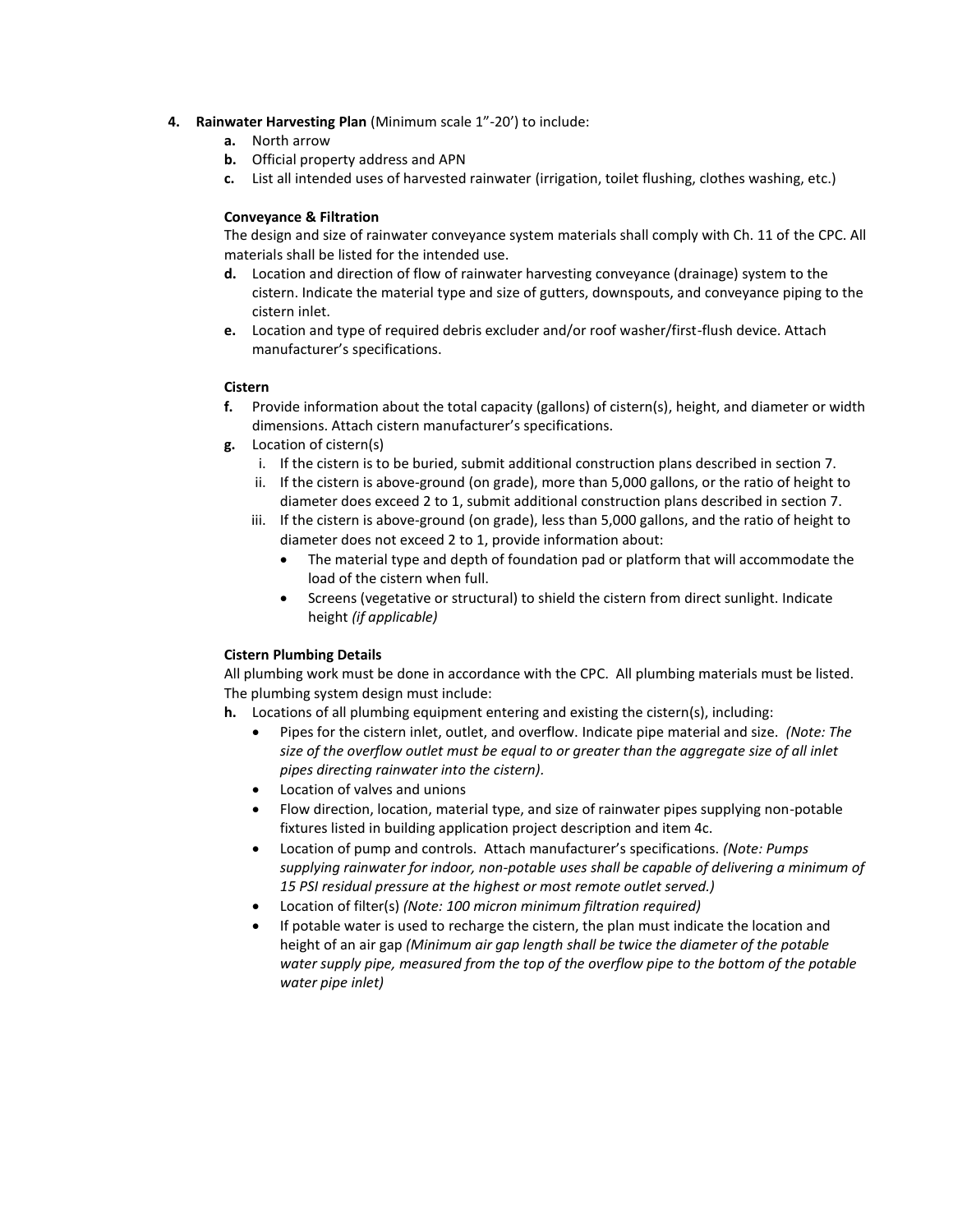#### **Cistern Overflow**

**i.** Indicate how the overflow water from the cistern will be directed to minimize stormwater runoff from the property*.* Overflow to rain gardens, swales, dry creek beds, or other permeable landscaping is encouraged.

(Note: If the project involves the replacement or addition of more than  $5,000ft^2$  of impervious area, submit a stormwater drainage plan by a licensed civil engineer. Projects less than 5,000ft<sup>2</sup> shall show best management practices on the plan set. Additional stormwater information: http://www.dpw.co.santa-cruz.ca.us/npdes/Home.html

#### **5. Plumbing Plan Diagram for Indoor, Non-Potable Uses of Rainwater**

Required only when existing plumbing is altered or new plumbing is installed to supply rainwater to toilets, urinals and trap primers clothes washers, and other indoor, non-potable uses. All plumbing work must be done in accordance with the CPC. All plumbing materials must be listed. The plumbing plan diagram must include:

- **a.** Floor plan (Indicate the rooms in the building where rainwater will supply fixtures)
- **b.** Location of fixtures that will be supplied with rainwater
- **c.** Location of existing potable water lines
- **d.** Flow direction from the cistern and location of rainwater distribution pipes. Indicate material and size.
- **e.** Location and type of any disinfection systems if proposed (chlorination, ozone, or Ultra-violet) *–* Attach manufacturer's specifications.
- **f.** Location of valves
- **g.** Location of permanent caps on potable water pipes.
- **h.** Location of a reduced principle backflow preventer. Attach manufacturer's specifications *(Required if the design includes a cross connection between a rainwater pipe and a potable water pipe used for make-up water supply-)*

#### **6. Electrical Plan Diagram**

Pumps and controls that plug into existing electrical outlets do not require an electrical plan. All electrical work must be done in accordance with the California Electrical Code. The electrical diagram must include the locations of any and all electrical equipment installed for the rainwater harvesting system, including but not limited to:

- **a.** Dedicated electrical outlets (indicate voltage)
- **b.** Pumps
- **c.** Controls
- **d.** Float switches
- **e.** Solenoid Valves
- **f.** Over current protection

#### **7. Construction Plans**

Required for cisterns > 5,000 gallons and > 2:1 height to width ratio, underground cisterns, and tanks located on slopes)

#### **Above Ground Cisterns**

Submit all applicable:

- Foundation plans
- **•** Footing details
- Details for engineered support and anchoring systems
- Concrete retaining structure details *(applicable to cisterns cited on slopes)*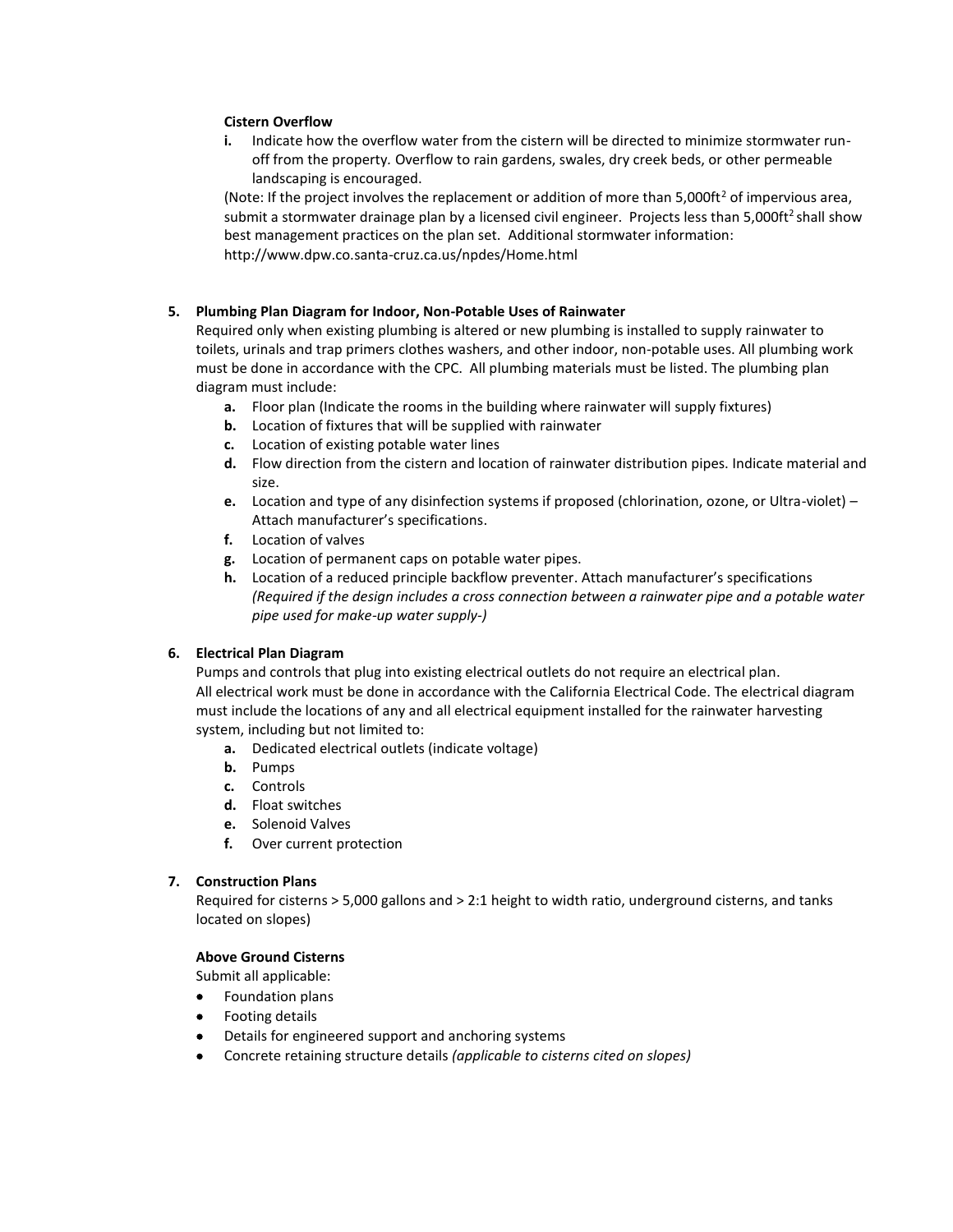#### **Below Ground Cisterns**

Submit drawings demonstrating that:

- Holding tank covers are capable of supporting an earth load of not less than 300 lbs/ft*<sup>2</sup>*
- The combined weight of the tank (when empty) and hold down system meets or exceeds the buoyancy force of the tank.
- A manhole is present that is no less than 24" wide
- The manhole opening is no less than 4" above the surrounding grade that slopes away from the manhole.
- Attach a section of the excavation and indicate the depth and type of backfill material to be used.

#### **8. Operations and Maintenance Manual**

Maintenance of the rainwater harvesting system is the responsibility of the property owner. All rainwater harvesting system components shall be inspected and maintained according to the system's operations and maintenance manual and component manufacturer's recommendations. The building inspector will ask to see an operation and maintenance manual at the time of the system inspection*. (See Inspection Checklist below for specific operations and maintenance manual requirements)*

#### **9. Affidavit for Abandonment**

If the owner of a rainwater harvesting system elects to cease use of, or fails to properly maintain the system, they shall abandon the system. Rainwater harvesting system abandonment and potable water installations require permit, inspection(s) and approval(s). To abandon the system, one shall: Remove the system entirely:

- **a.** Replace the rainwater harvesting pipe system with an approved potable water supply pipe system. Where in existing potable pipe system is already in place, fixtures may be reconnected to the existing potable pipe system, and
- **b.** Record the abandonment with *the County Planning Department* staff.

## *Summary of minimum required attachments*

- o Manufacturer specifications for debris screens and/or first flush devices
- o Manufacturer specifications for cistern
- o Manufacturer specifications for pump and controls
- o Manufacturer specifications for post-pump filtration
- o Manufacturer specifications for disinfection systems *(if applicable)*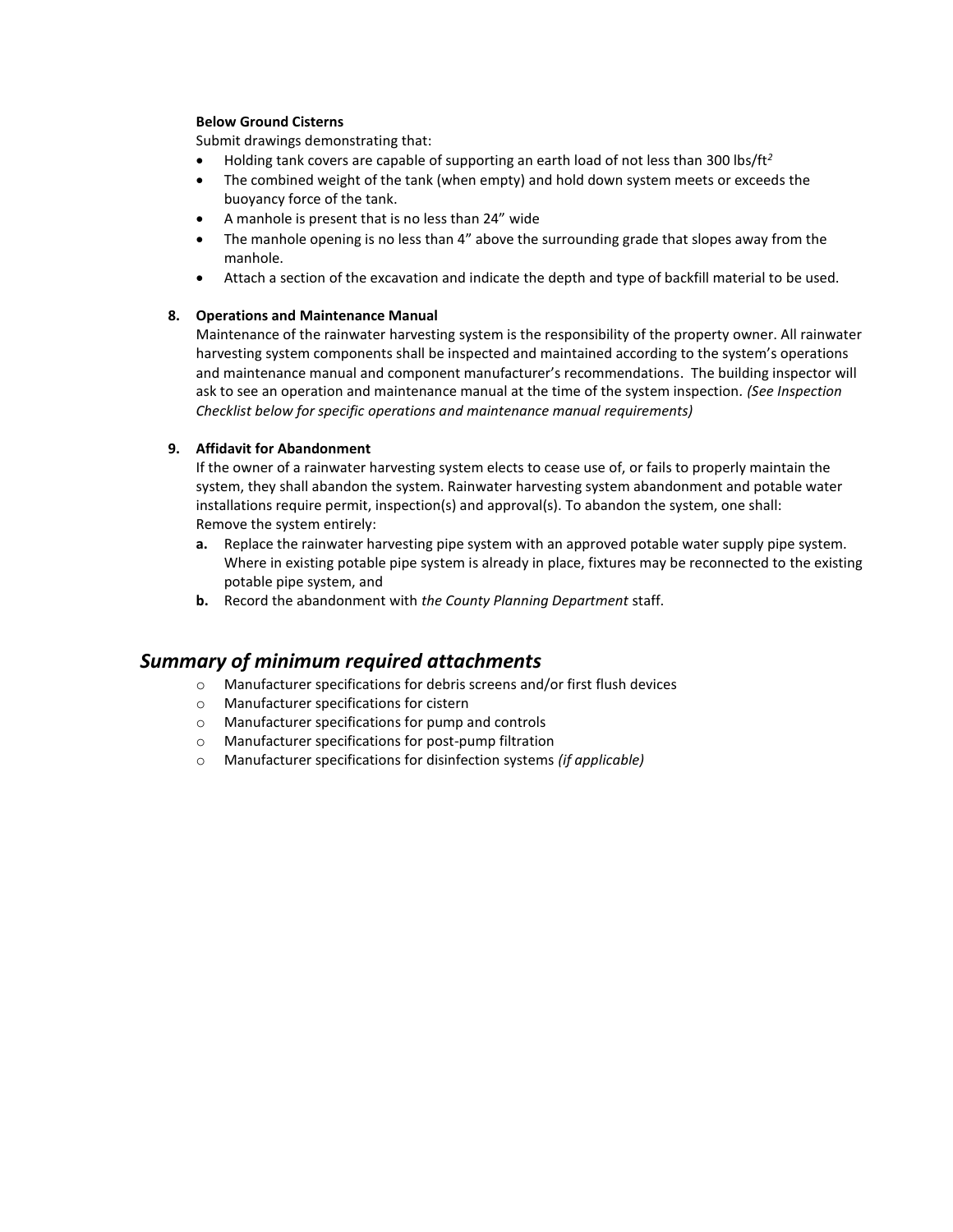# **Building Inspection Checklist**

The following checklist describes items required for a rainwater harvesting system to pass a building permit inspection. These items are in addition to the required items in the rainwater harvesting system plan submitted with the building permit application.

#### **Labels & Safety:**

- o Cisterns must be marked with the words 'DANGER-CONFINED SPACE'
- o Cistern manholes must have a locking device.
- o Cisterns must be marked with the words 'NONPOTABLE RAINWATER'
- $\circ$  At each toilet and urinal supplied with rainwater, a sign must be posted with the following text: 'TO CONSERVE WATER, THIS BUILDING USES RAINWATER TO FLUSH TOILETS AND URINALS'
- $\circ$  Equipment rooms containing non-potable rainwater harvesting equipment must have a visible sign posted in 1" letters with the following text: CAUTION NONPOTABLE WATER, DO NOT DRINK. DO NOT CONNECT TO DRINKING WATER SYSTEM. NOTICE: CONTACT BUILDING MANAGEMENT BEFORE PERFORMING ANY WORK ON THIS WATER SYSTEM'
- o Hose bibs must be marked with the words 'CAUTION, NONPOTABLE WATER, DO NOT DRINK and the following symbol



o Piping shall be purple and marked with yellow uppercase lettering, marked with the words 'CATION NONPOTABLE RAINWATER DO NOT DRINK'.

#### **Screens & Filters**

- o Tree branches must be trimmed back sufficiently to not drop debris onto the roof catchment surface.
- o Gutters must be clean and free of debris.
- o Debris excluder and/or first-flush device must be functioning properly.
- $\circ$  Screens with an aperture not greater than 1/16" must be installed on overflow pipes.

#### **Rainwater Harvesting Cistern & Plumbing**

- o All plumbing components must be water-tight.
- o All piping shall be pressure tested at working pressure.
- o Rainwater conveyance pipes entering the cistern should terminate in a return bend elbow pointing upward at the bottom of the tank, or an equivalent calming device.
- o Cistern foundation and overflow is properly constructed to prevent erosion around the base of the cistern and the surrounding landscape.

#### **Operations and Maintenance Manual**

The manual shall include:

- $\circ$  As-built diagrams of the entire rainwater harvesting system showing the location of system components.
- o Instructions on operating and maintaining the system to obtain optimal water quality.
- $\circ$  Details on startup, shutdown, and deactivating the system for maintenance, repair, and other purposes.
- o Contact information for the installer and/or manufacturer.
- $\circ$  Copies of manufacturer warranties and operation and maintenance information.
- $\circ$  Directions to the owner or occupant that the manual shall remain with the building throughout the life cycle of the structure.
- o Testing, inspection, and maintenance frequencies following the table below:

| м<br><b>Description</b><br>. Freauencv<br>inimum |
|--------------------------------------------------|
|--------------------------------------------------|